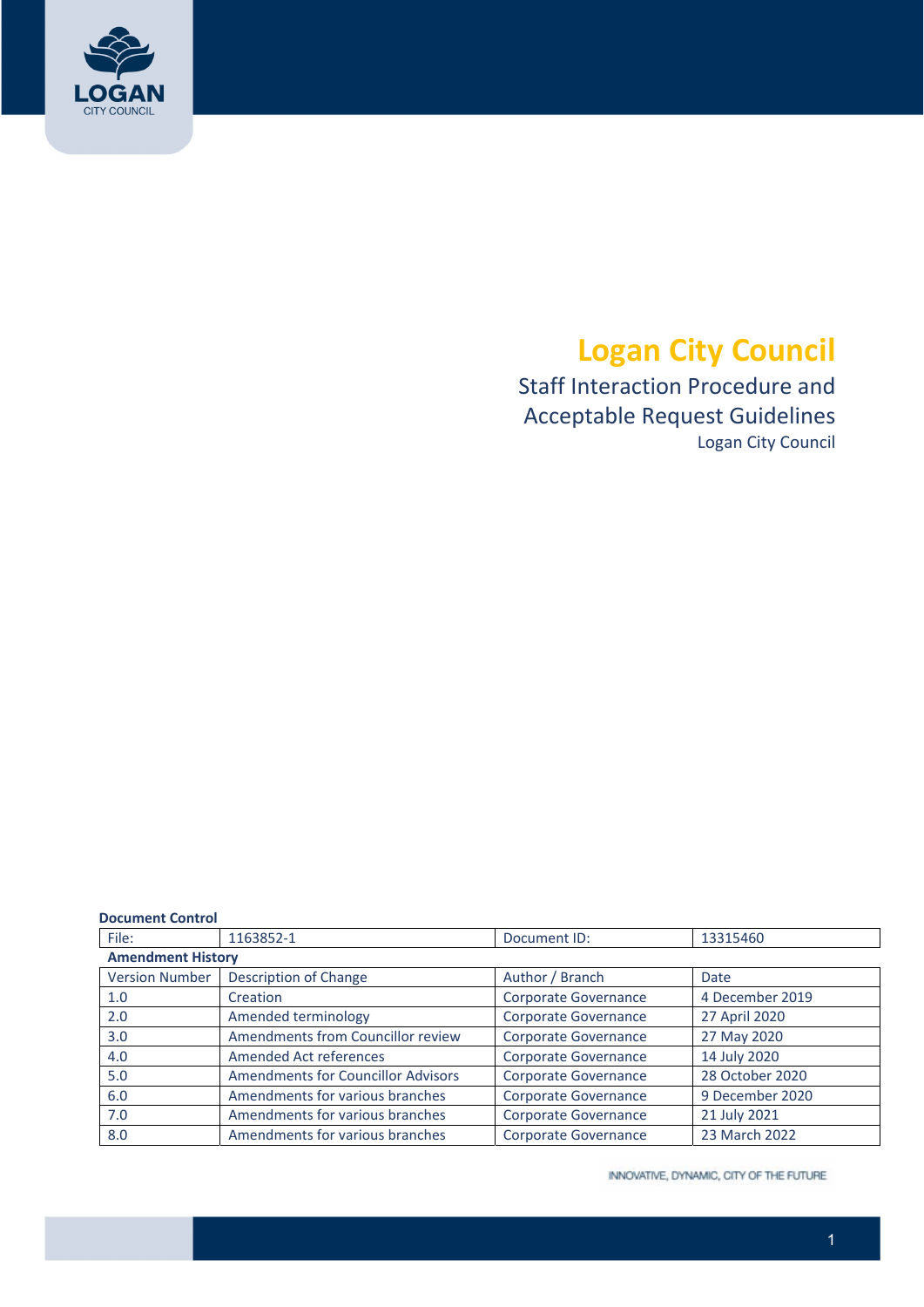#### **Table of Contents**

| 1              |     |                                                                                |  |  |  |
|----------------|-----|--------------------------------------------------------------------------------|--|--|--|
| $\overline{2}$ |     |                                                                                |  |  |  |
|                | 2.1 |                                                                                |  |  |  |
| 2.2            |     |                                                                                |  |  |  |
|                | 2.3 |                                                                                |  |  |  |
|                | 2.4 |                                                                                |  |  |  |
|                | 2.5 |                                                                                |  |  |  |
|                | 2.6 |                                                                                |  |  |  |
|                | 2.7 |                                                                                |  |  |  |
|                | 2.8 |                                                                                |  |  |  |
| 3              |     |                                                                                |  |  |  |
| 4              |     |                                                                                |  |  |  |
| 5              |     |                                                                                |  |  |  |
|                | 5.1 |                                                                                |  |  |  |
|                | 5.2 |                                                                                |  |  |  |
|                | 5.3 | Non Council-related interactions between Councillors and Council employees  11 |  |  |  |
| 6              |     |                                                                                |  |  |  |
|                | 6.1 |                                                                                |  |  |  |
|                | 6.2 |                                                                                |  |  |  |
| 7              |     |                                                                                |  |  |  |
| 8              |     |                                                                                |  |  |  |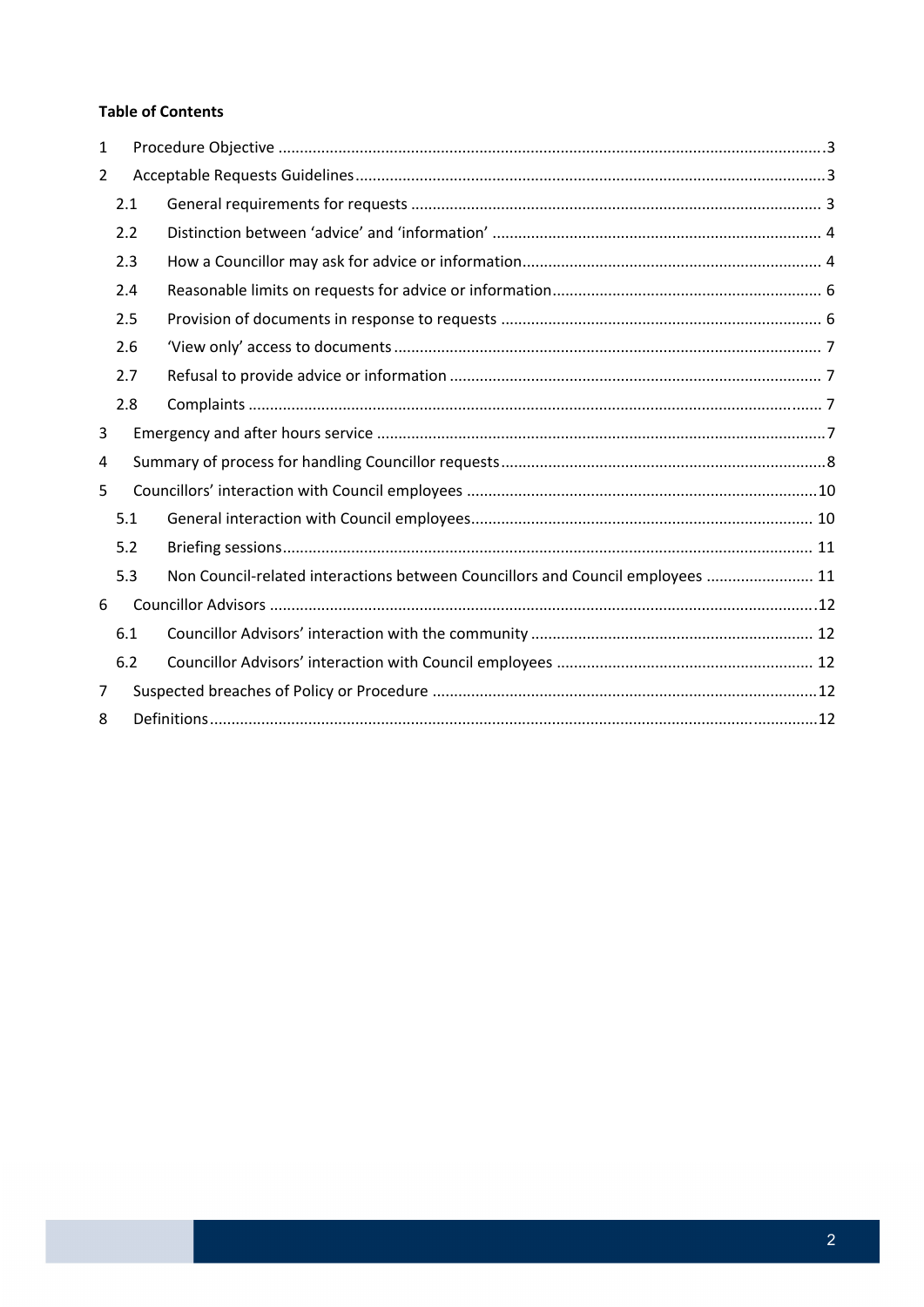### **1 Procedure Objective**

 This Procedure establishes the ways in which Councillors, Councillor Advisors and Council employees are expected to interact. This Procedure also incorporates the acceptable requests guidelines that are  required to be adopted by Council in accordance with section 170A(7) of the *Local Government Act 2009* (the Act)*.* The acceptable requests guidelines determine the way in which Councillors and Councillor Advisors may ask Council employees for advice or information to help a Councillor carry out their responsibilities under the Act.

 Good working relationships between Councillors, Councillor Advisors and Council employees is fundamental to an effective Council. These relationships are often subject to community and media scrutiny and it is therefore vitally important that the relationship is transparent and supportive. Should significant differences in opinion arise then this needs to be resolved in a timely manner and not in the public eye otherwise the organisation may become dysfunctional and communities lose confidence in the Council.

 It is necessary for Councillors, Councillor Advisors and Council employees to interact so that informed decisions that deliver positive outcomes for the community are achieved. It is important we strike the right balance to ensure positive working relationships and flow of information between the administration and Councillors. This procedure seeks to establish protocols that guide interactions in a positive way to achieve the best outcomes for the City of Logan.

### **2 Acceptable Requests Guidelines**

 Section 170A of the Act provides for the way in which a Councillor may ask a Council employee for advice, or the Chief Executive Officer to provide information, in order to assist the Councillor to carry out his or her responsibilities under the Act.

These Guidelines are about:

- The way in which a Councillor may ask a Council employee for advice to help the Councillor carry out his or her responsibilities under the Act; and
- The way in which a Councillor may ask the Chief Executive Officer for information relating to the local government; and
- The reasonable limits on requests that a Councillor may make.

 Section 170A(6) of the Act provides that a request by the Mayor or a chairperson of a committee of Council (if the request relates to the role of the chairperson) still has effect if the request is made other than under the Acceptable Request Guidelines.

 Otherwise, a request by a Councillor for advice or information is of no effect if the request does not comply with the Acceptable Request Guidelines.

 These Guidelines do not override an individual Councillor's statutory obligations under the Act, including in respect of the use of information under s171 and s171A of the Act.

 Unless otherwise expressed, terms used in these Guidelines will have the same meaning given to those terms under the Act.

#### **2.1 General requirements for requests**

When asking for advice or information Councillors must:

- act in accordance with the local government principles prescribed in section 4(2) of the Act;
- act in accordance with the Code of Conduct for Councillors in Queensland;
- act in accordance with all of the obligations set out in Chapter 6, Division 5 of the Act;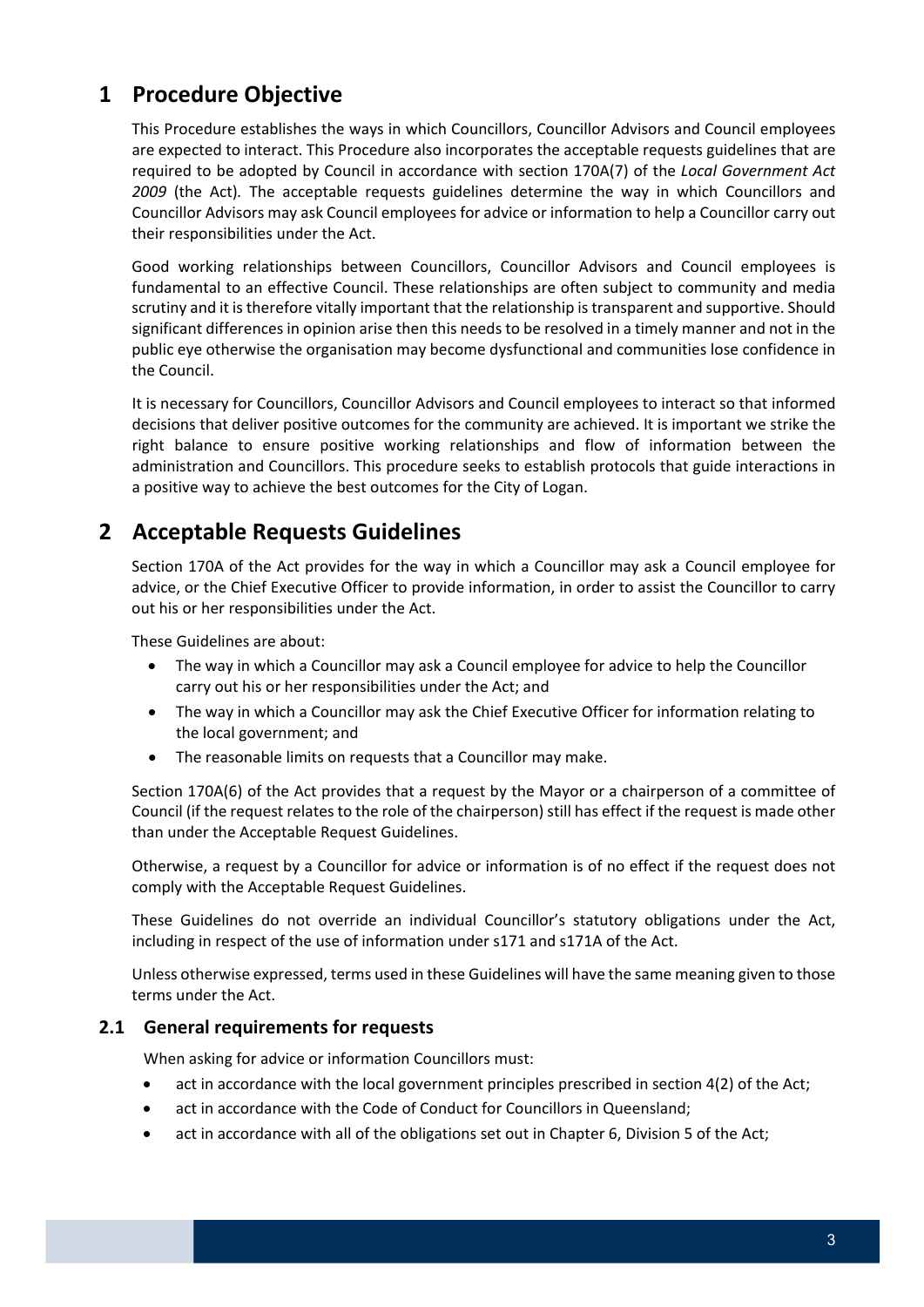- not direct, or attempt to direct any Council employee to do anything (except for the Mayor, who is entitled to direct only the Chief Executive Officer in accordance with sections 170 and 12(4) of the Act);
- not behave towards Council employees in an overbearing or threatening manner;
- not coerce or entice, or attempt to coerce or entice any Council employee to do anything that does not comply with these Guidelines;
- not unduly disrupt a Council employee in the undertaking of that Council employee's routine employment obligations;
- not place, or attempt to place any Council employee in a position that would create a conflict of interest for that Council employee, or that would compromise the integrity and honest performance of that Council employee; and
- comply with all laws that apply to the local government, as well as Council policies, procedures and guidelines;
- not breach any confidentiality obligations under legislation whereby information is not to be  disclosed by Councillors (for example, the *Information Privacy Act 2009*, *Crime and Corruption Act 2001*, *Public Interest Disclosure Act 2010*, *Workers' Compensation and Rehabilitation Act 2003*);
- during the caretaker period not request information or advice that involves or relates to major policy decisions of Council or which will result in or be likely to result in any inappropriate political gain or advantage for the Councillor (as per sections 90A – 90D of the Act);
- act in good faith;
- be respectful, reasonable and professional.

Councillors should be aware that any request for advice or information and response may be subject  to disclosure if an application for access is made under the *Right to Information Act 2009*.

 Councillors may request advice or information with assistance from a Councillor Advisor or Administrative Support staff. However, when doing so, the Councillor Advisor or Administrative Support staff must comply with these Guidelines as if it was the Councillor making the request directly.

 Section 197A(5) of the Act provides that a Councillor Advisor cannot direct a local government employee.

 The Mayor and Councillors may request assistance from the Mayoral or Councillor Administrative Support Team in accordance with the Councillor Expenses and Entitlements Policy and Procedure.

#### **2.2 Distinction between 'advice' and 'information'**

 'Advice' means the provision of knowledge or opinion by a Council employee to assist a Councillor to carry out their duties under the Act. For example, a Councillor may ask a Council employee to advise the Councillor on the status, and process to be followed for consideration, of an application made by a ratepayer to council.

 'Information' means information relating to Council that the local government has access to. It includes records and documents (in printed and electronic form) that Council possesses or can access. For example, a Councillor may ask the Chief Executive Officer (but not other Council employees) for a copy of an application that was submitted by a ratepayer to council.

#### **2.3 How a Councillor may ask for advice or information**

A Councillor may ask for advice to assist in carrying out their responsibilities under the Act from:

- a) The Chief Executive Officer
- b) Director
- c) Manager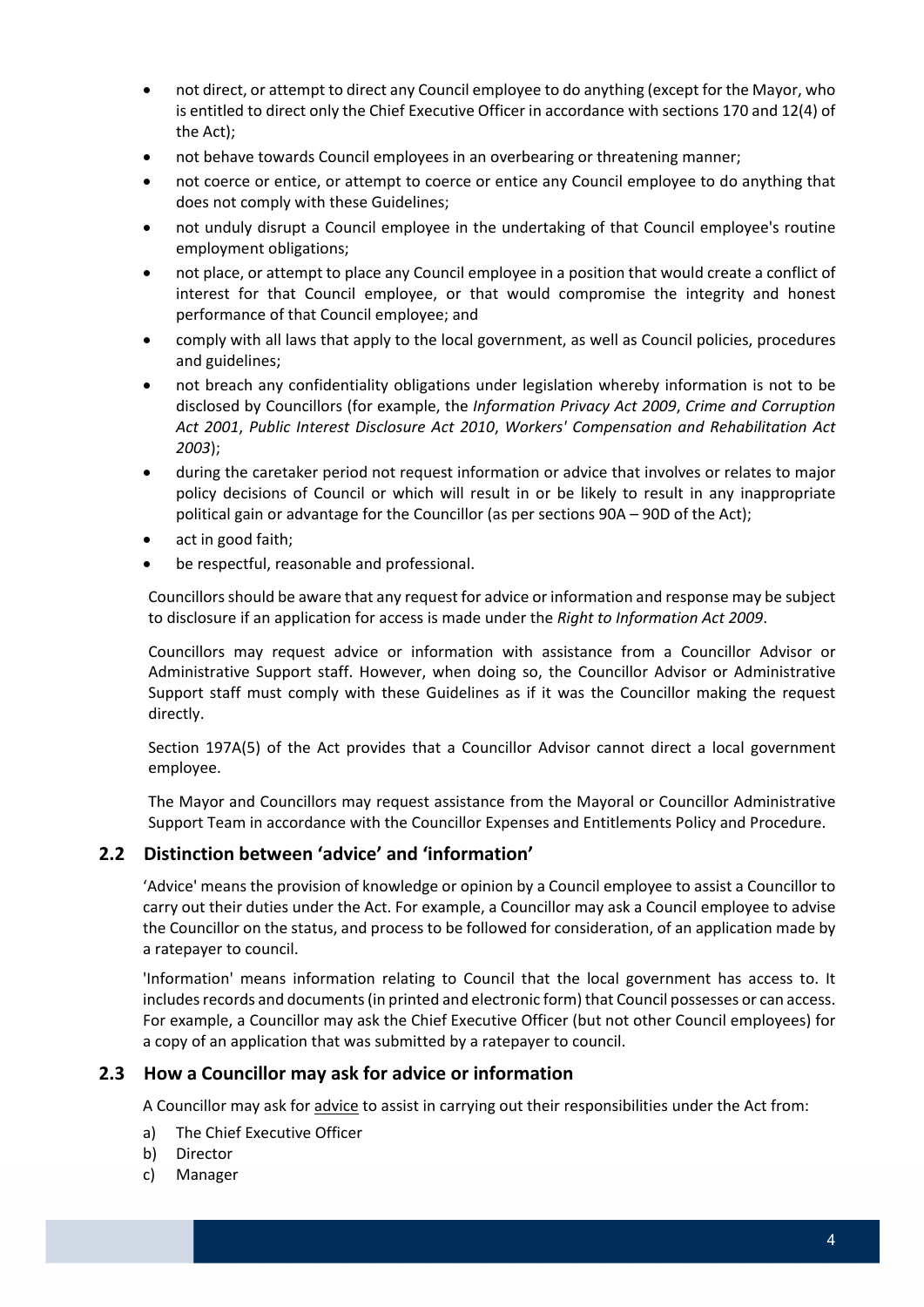- d) Program Leader
- e) Senior Legal Advisor
- f) Corporate Meetings Coordinator
- g) Corporate Meetings Officers (in relation to citizenship ceremonies only)
- h) Development Assessment Coordinators and Principals
- i) Sport and Recreation Services Coordinator
- j) Sport and Recreation Leasing Coordinator
- k) Sport and Recreation Planning Coordinator
- l) Maintenance and Renewals Coordinator
- m) Capital Delivery Coordinator
- n) Divisional Sport and Recreation Officer
- o) Parks Coordinators
- p) Traffic Engineer
- q) Principal Traffic Engineer
- r) Traffic Services Coordinator
- s) Process Liaison Officer, Road Infrastructure Planning
- t) Principal Engineer Road Asset Management
- u) Infrastructure Asset Management Coordinator
- v) Media Advisors
- w) Events Officers
- x) Brand Coordinator
- y) Digital Marketing Coordinator
- z) Marketing Coordinator
- aa) Marketing Projects Lead
- bb) Strategic Communications and Stakeholder Lead (Marketing)
- cc) Content Coordinator (Marketing)
- dd) Risk Management and Insurance Coordinator
- ee) Place Management Team Leader
- ff) Economic Development Team Leader
- gg) Team Leader Strategic Land Use Planning
- hh) Team Leader Infrastructure Coordination and Strategy
- ii) Logan Plan 2025 Coordinator
- jj) Community Grants Coordinator
- kk) Community Development Coordinator
- ll) Community Programming Coordinator

mm)Corporate Customer Experience Coordinator

by lodging the request either:

- a) by email
- b) via telephone, or
- c) in person.

Should the request be complex, the officers listed above may require that the request be in writing.

A Councillor may ask for <u>information</u> to assist in carrying out their responsibilities under the Act from:

- a) The Chief Executive Officer
- b) Director
- c) Manager

by lodging the request either:

- a) by email
- b) via telephone, or
- $r$ ) in narcon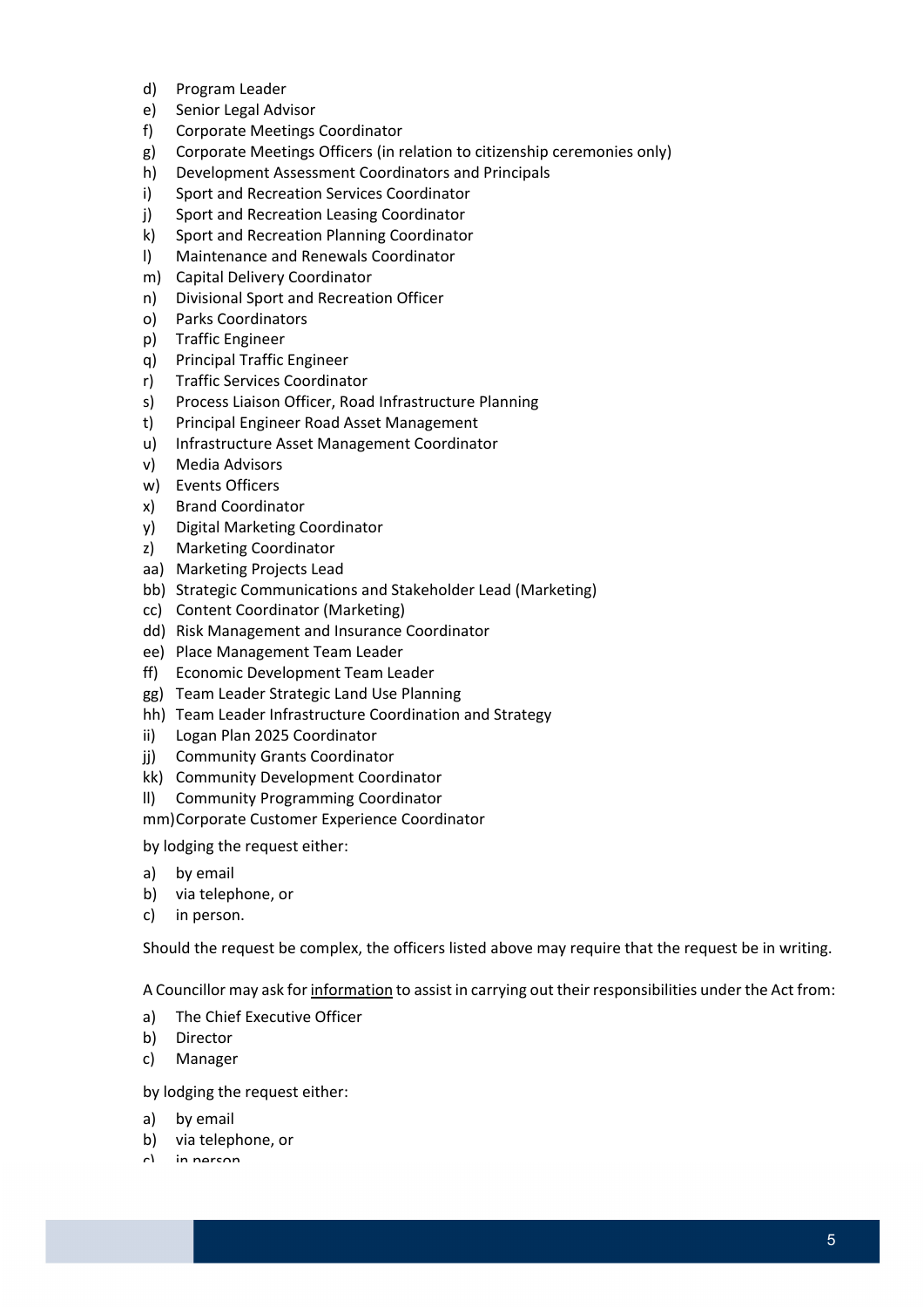The Chief Executive Officer, Director or Manager may require that the request be in writing.

 The request will be acknowledged within 1 business day and a response will be provided within 10 business days, except where the request is of a complex nature or requires substantial research. Requests of a complex nature will be responded to within 20 business days.

 In the case of a genuine emergency, contact should be made by telephone with the Chief Executive Officer, Director or Manager of the relevant area of responsibility.

 Where advice or information is required as a matter of urgency to enable the Mayor or Councillor to respond to or understand an issue presented, the request will be responded to within 5 business days.

### **2.4 Reasonable limits on requests for advice or information**

A Councillor may not ask for information:

- that is capricious or which will place an unreasonable burden on Council's resources;
- that is a record of the conduct tribunal;
- if disclosure of the information to the Councillor would be contrary to an order of a court or tribunal;
- that would be privileged from production in a legal proceeding on the grounds of legal professional privilege;
- that would disclose personal information, including employees' bank accounts details, child support deductions or tax file number;
- which relates to a public interest disclosure under the *Public Interest Disclosure Act 2010*;
- that is confidential information under the *Crime and Corruption Act 2001*;
- that is about matters relating to the conduct of any councillor pursuant to Part 3, Chapter 5A of the Act;
- that is a record in relation to an employee's recruitment and performance with the exception of the recruitment and performance of the Chief Executive Officer.

#### **2.5 Provision of documents in response to requests**

 In line with Council's commitment to the environment and a reduction in paper usage, access to electronic copies of documents will be provided.

 Councillors are to be aware of their responsibilities under the Act regarding the sharing or further distribution of this advice or information. The right of Councillors to have access to information is for the purpose of exercising the roles and responsibilities of a Councillor. It does not carry with it the right to disclose any information obtained by a Councillor to another person, unless the information is already in the public domain.

 While not every document will be considered 'Confidential', Councillors should be aware that information provided may contain confidential material and must be handled appropriately to ensure that Council maintains its reputation and good standing within the community. Providing details of discussions held with Council employees regarding Council projects, internal policy considerations or technical opinion with third parties would be considered a breach of this Procedure.

  Councillors must not cause the by‐passing of the provisions of the *Right to Information Act 2009* by providing to a member of the public with information made available to a Councillor as an elected representative that is not already within the public domain.

 Councillors must ensure that hardcopy documents provided by Council are securely destroyed when the documents are no longer required.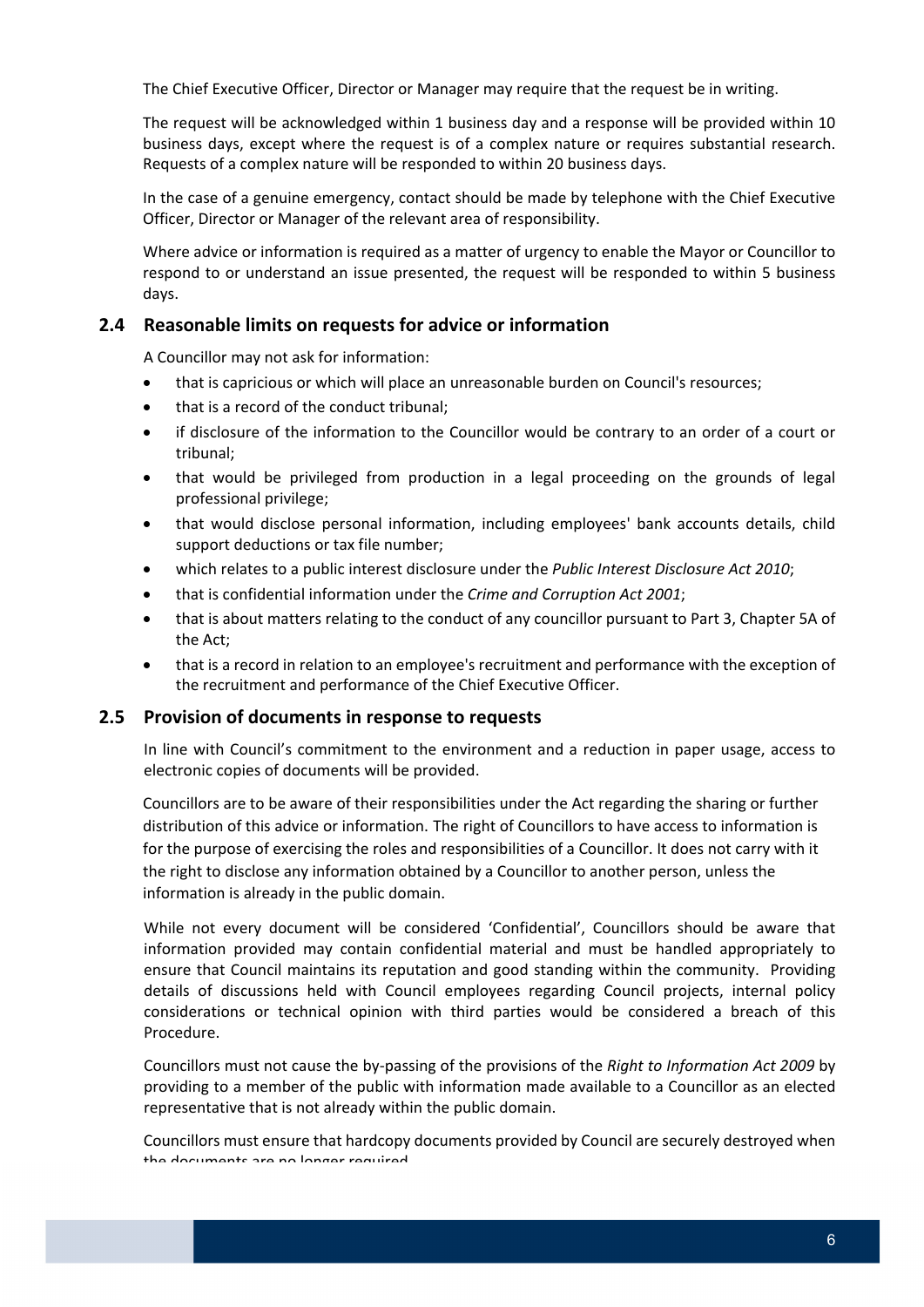### **2.6 'View only' access to documents**

 The Chief Executive Officer may determine that 'view only' access to information should be provided to a Councillor when:

- A document is of historical significance and could be damaged if copied or scanned;
- If copying or scanning a document would unreasonably divert the resources of the relevant Council business area from its other operations;
- If an Act or agreement signed by Council states that the document is not to be copied or reproduced;
- The contents of the document are considered by the Chief Executive Officer to be of such a confidential nature, that a risk could arise in the provision of the document in hardcopy or electronic format.

 Where this occurs, the Chief Executive Officer will determine a suitable time and place for the Councillor to be provided with 'view only' access. The Chief Executive Officer may require the Councillor to sign a register recording that the Councillor viewed the information on a certain date and at a certain time.

### **2.7 Refusal to provide advice or information**

Should a request for advice or information be raised that:

- is considered to be outside of the scope of a Councillor's official duties; or
- will take a significant amount of resources to satisfy or cause an undue impact on employees' 'business as usual' responsibilities

 the matter will be escalated to the Chief Executive Officer. The Chief Executive Officer is to make a decision as to whether it is considered that the fulfilment of the request is required to allow the Councillor to perform their duties.

 If the Chief Executive Officer confirms that the advice or information requested is not deemed to be required for the Councillor to carry out their official duties, the Councillor has the opportunity to apply for access to the documents via Council's Right to Information process. The Right to Information application form is available on Council's website. The Councillor will be required to pay the processing fee as if he/she were a member of the public making an application. This fee is not eligible for Council reimbursement.

### **2.8 Complaints**

If a Councillor is not satisfied with a response to their request for advice or information, the Councillor should in the first instance raise the concern with the Chief Executive Officer or relevant Director.

 Under no circumstances is it acceptable for a Councillor to directly contact a Council employee regarding a complaint about their request for advice or information.

### **3 Emergency and after hours service**

Council's after‐hours emergency service number is 3412 3412.

 The after‐hours emergency service is currently managed by Brisbane City Council (BCC). BCC has been providing this service since 2001. The after‐hours emergency service operates:

- Monday to Friday 5pm to 8am; and
- Saturday, Sunday and public holidays 24 hours.

 Councillors must use the after‐hours emergency service processif they become aware of an issue after hours that is an emergency. This will ensure the effective operation of the after-hours service as well as duty of care for on call officers and other staff.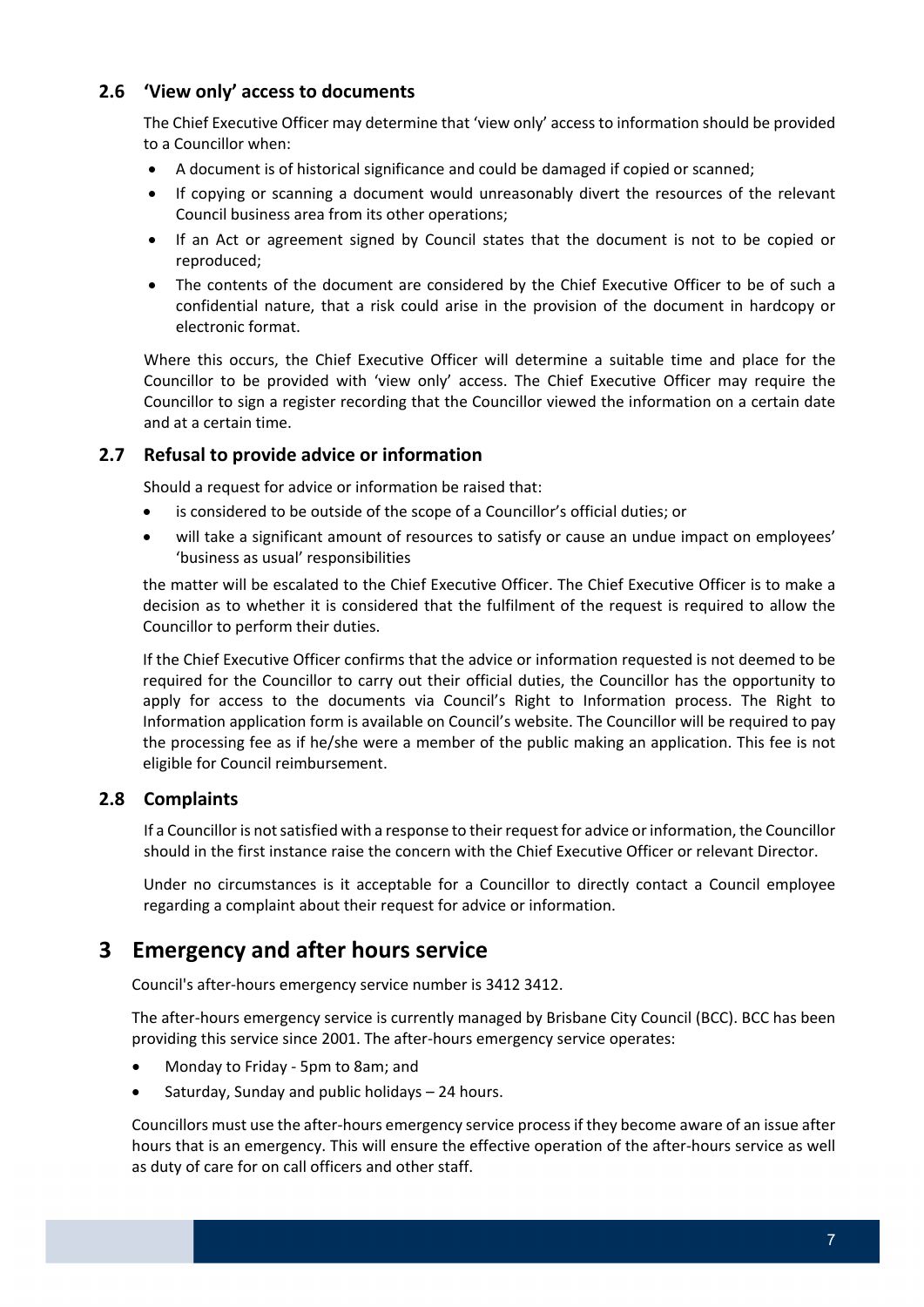When an issue arises after hours that is not an emergency as prescribed in the after-hours emergency procedure, but is of such urgency that to delay contact would bring harm to Council or damage the reputation of Council, Councillors may contact one of the Council employees listed below:

- Chief Executive Officer;
- Director;
- Manager.

## **4 Summary of process for handling Councillor requests**

The table below summarises the process for the handling of Councillor requests: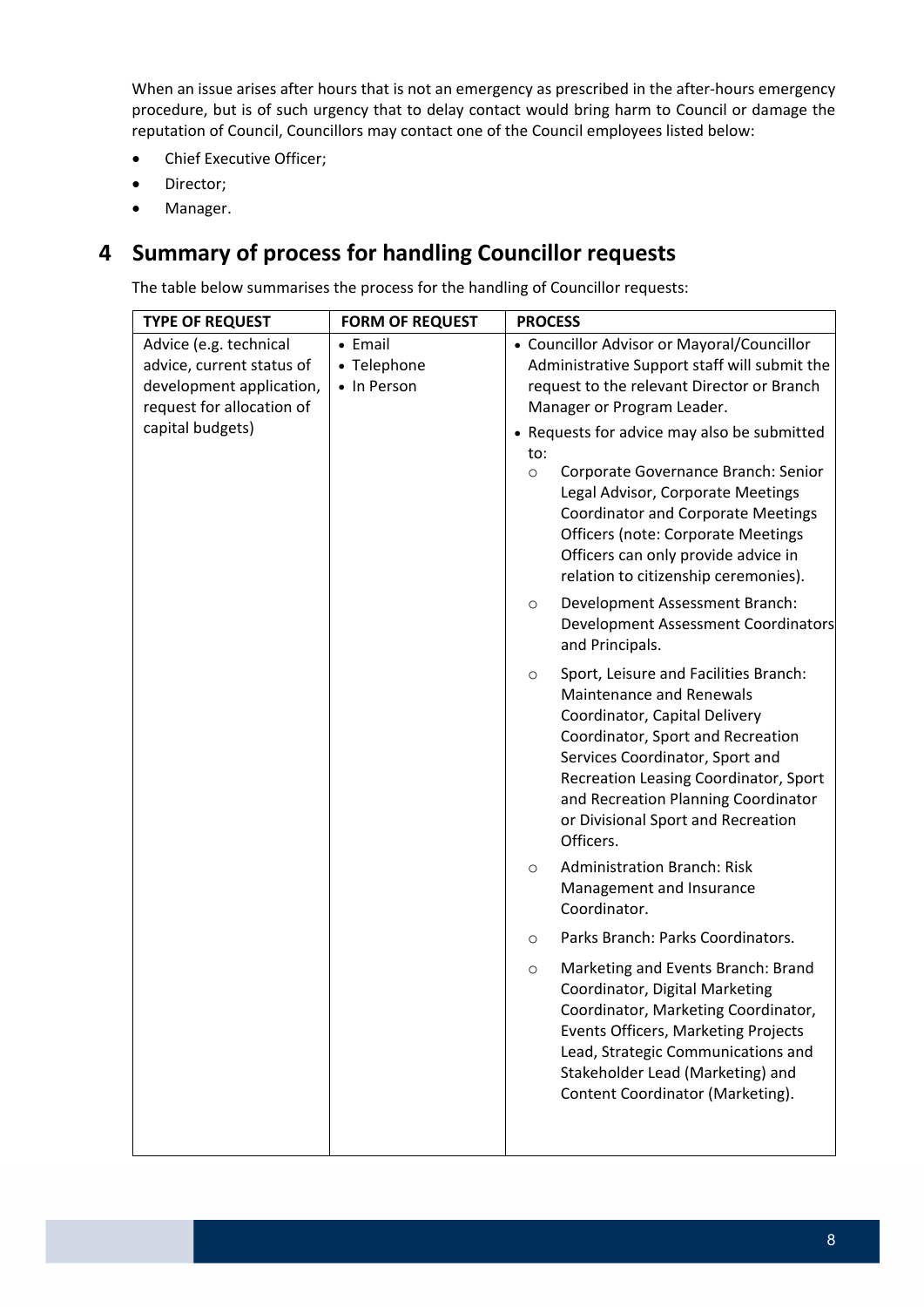| <b>TYPE OF REQUEST</b>                                                                                | <b>FORM OF REQUEST</b>                                                       | <b>PROCESS</b>                                                                                                                                                                                                                                                                        |
|-------------------------------------------------------------------------------------------------------|------------------------------------------------------------------------------|---------------------------------------------------------------------------------------------------------------------------------------------------------------------------------------------------------------------------------------------------------------------------------------|
|                                                                                                       |                                                                              | Road Infrastructure Planning Branch:<br>$\circ$<br>Traffic Engineer, Principal Traffic<br>Engineer, Traffic Services Coordinator,<br>Principal Engineer Road Asset<br>Management and Infrastructure Asset<br><b>Management Coordinator and Process</b><br>Liaison Officer.            |
|                                                                                                       |                                                                              | Media Branch: Media Advisors.<br>O                                                                                                                                                                                                                                                    |
|                                                                                                       |                                                                              | <b>Community Services Branch:</b><br>O<br>Community Grants Coordinator,<br><b>Community Development Coordinator</b><br>and Community Programming<br>Coordinator.                                                                                                                      |
|                                                                                                       |                                                                              | <b>Customer Experience and Community</b><br>$\circ$<br>Engagement Branch: Corporate<br>Customer Experience Coordinator.                                                                                                                                                               |
|                                                                                                       |                                                                              | <b>Economic Development and Strategy</b><br>$\circ$<br>Branch: Place Management Team<br>Leader, Economic Development Team<br>Leader, Team Leader Strategic Land<br>Use Planning, Team Leader<br>Infrastructure Coordination and<br>Strategy, and Logan Plan 2025<br>Coordinator.      |
|                                                                                                       |                                                                              | • Responses can be provided via email, by<br>telephone or in person.                                                                                                                                                                                                                  |
|                                                                                                       |                                                                              | • If a meeting is required, this may be<br>arranged by the relevant Council employee<br>with the assistance of the Councillor Advisor<br>or Mayoral/Councillor Administrative<br>Support staff.<br>• Minutes of any meeting should be taken by<br>a Mayoral/Councillor Administrative |
|                                                                                                       |                                                                              | Support Staff or another Councillor Officer.                                                                                                                                                                                                                                          |
| Information (Access to<br>Council documents for a<br>purpose related to your<br>role as a Councillor) | • Email<br>• Telephone<br>• In person                                        | • Councillor Advisor or Mayoral/Councillor<br>Administrative Support staff will submit the<br>request to the Chief Executive Officer,<br>Director or relevant Branch Manager.<br>• Information may be provided electronically<br>or viewed.                                           |
| Access to documents for a<br>private purpose                                                          | • Right to Information<br>application -<br>available on Council's<br>website | • Application will be dealt with under the<br>Right to Information process.                                                                                                                                                                                                           |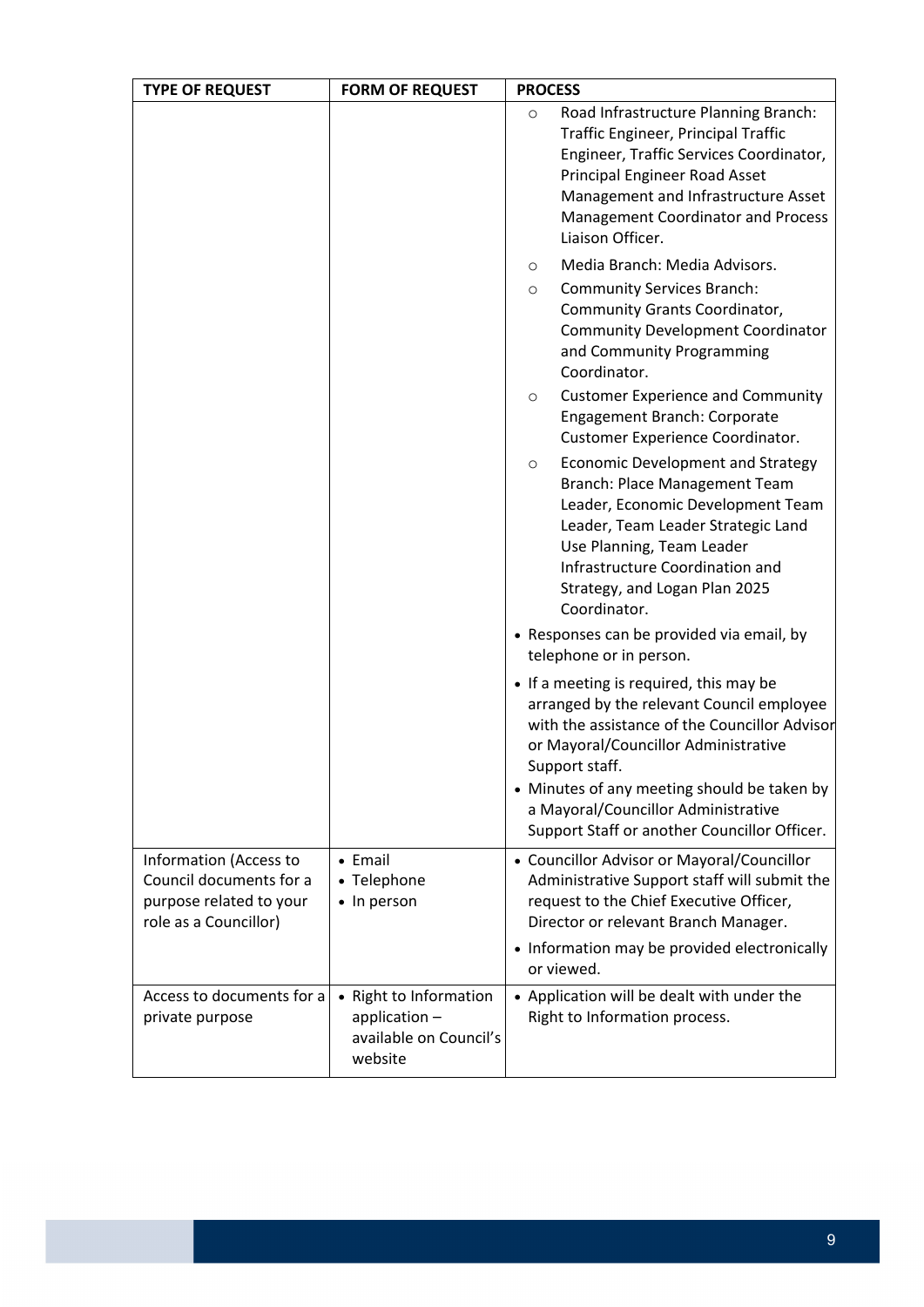| <b>TYPE OF REQUEST</b>                                                                                              | <b>FORM OF REQUEST</b>                        | <b>PROCESS</b>                                                                                                                                                                                                                                                                                                                                       |
|---------------------------------------------------------------------------------------------------------------------|-----------------------------------------------|------------------------------------------------------------------------------------------------------------------------------------------------------------------------------------------------------------------------------------------------------------------------------------------------------------------------------------------------------|
| <b>Briefing session</b>                                                                                             | $\bullet$ Email<br>• Telephone<br>• In person | • Organised as required by the relevant<br>Director, Branch Manager or Program<br>Leader.<br>• Meeting to be held in one of the dedicated<br>Councillor meeting rooms<br>• A Council Officer or Mayoral/Councillor<br>Administrative Support staff will attend and<br>minute the meeting and save minutes in<br>Council's records management system. |
| Request for administrative<br>support (e.g. stationery,<br>office supplies,<br>stenographic or clerical<br>service) | $\bullet$ Email<br>• Telephone                | • Provided in accordance with Council's<br><b>Councillor Expenses and Entitlements</b><br>Policy.                                                                                                                                                                                                                                                    |

## **5 Councillors' interaction with Council employees**

Local Government has two (2) distinct areas of expertise:

- The operational arm headed by Chief Executive Officer and encompassing the employees of Logan City Council;
- The strategic arm headed by the Mayor and encompassing all Councillors.

The Mayor and Councillors, as the strategic arm, set the long term direction of the City and the means for achieving the required outcomes. The Chief Executive Officer and staff provide expert support to the Mayor and Councillors in this role.

 The Chief Executive Officer is responsible for the management of the operational requirements of Council in the provision of services to the community and the implementation of Council's objectives with the support of all Council employees.

 In achieving this, Councillors and Council employees are equally responsible to act courteously and respectfully towards each other and in a manner consistent with the relevant codes of conduct.

### **5.1 General interaction with Council employees**

 Councillors may interact with the Chief Executive Officer, Directors, Branch Managers and Program Leaders to discuss specific projects or services that they are directly responsible for. A request for an appointment, including specific details on the matters to be discussed, may be coordinated by a Councillor Advisor or Mayoral/Councillor Administrative Support staff and minutes will be taken of the meeting by Administrative Support staff or a Council officer.

 A Director may determine that a specific subject matter expert is better placed to provide the information or commentary to the Councillor. In these circumstances, the Council employee will initiate the contact with the Councillor with the assistance of the Councillor Advisor or Mayoral/Councillor Administrative Support staff as required. Where this occurs, meeting attendees will be:

- The subject matter expert;
- The relevant manager or Program Leader;
- The Councillor/s making the enquiry; and
- Minute taker.

For the Development Assessment Branch, meeting attendees will be: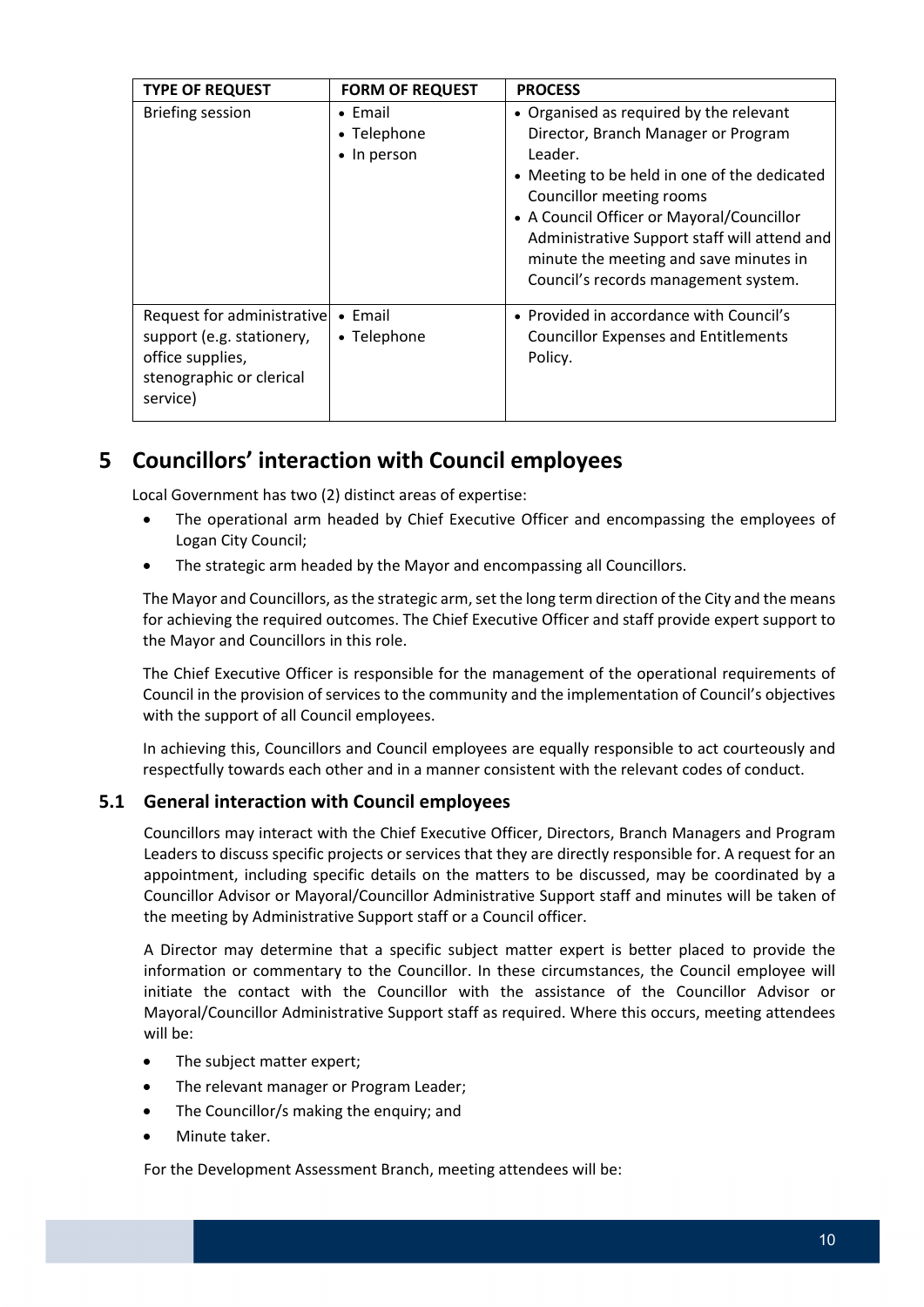- The subject matter expert;
- The Manager, Program Leader or Development Assessment Branch Coordinators and Principals;
- The Councillor/s making the enquiry; and
- Minute taker.

 For Divisional Local Traffic Improvement matters (Road Infrastructure Planning Branch), scheduled meeting attendees will be:

- The subject matter expert;
- The Manager, Program Leader, Principal Traffic Engineer or responsible Traffic Engineer; and
- The Councillor/s representing the Division/s in which the matters relate.
- Minute taker.

For the Parks Branch, meeting attendees will be:

- The subject matter expert;
- The Manager, Program Leader or Parks Coordinator;
- The Councillor/s making the enquiry; and
- Minute taker.

 The protocol for general interaction between Councillors and Council employees during a meeting of council is outlined in the Council's Local Government and Committee Meetings Code.

#### **5.2 Briefing sessions**

 Councillors, asthe strategic arm of Council, will require specific briefing sessions regarding significant events, projects or other matters as they arise to ensure that they have an appropriate level of background knowledge to participate in informed discussion at Committee or Council meetings.

 An annual program of briefing sessions will be scheduled for a range of topics as required. These briefings will be coordinated by the Corporate Governance Branch.

 The purpose of a briefing session is to inform Councillors only, not to provide a closed forum for debate on the matter or provide an opportunity for Councillors to influence the recommendations of the Committee report outside of the Committee process.

 To ensure adherence to the legislated requirements, minutes from the briefing session along with associated background material or information packs and any outcomes are to be published and made available to all Councillors.

### **5.3 Non Council‐related interactions between Councillors and Council employees**

 It is recognised that Councillors and Council employees often live in the same community, interact as members of community/sporting/volunteer organisations as individuals and may form friendships as a consequence of these associations. The requirements of this Procedure do not in any way impact on the ability of community members (including Councillors and Council employees) to interact from a community/social perspective.

 However, it must also be recognised that the abovementioned interactions should not be used as a forum to discuss Council related matters.

 If during the course of general conversation a Council related matter is raised by either party, it is appropriate to terminate that topic of discussion and advise the Councillor or Council employee to raise the matter through the appropriate Council channels.

 Should this behaviour become repetitive, these matters need to be raised through the appropriate channels as follows: